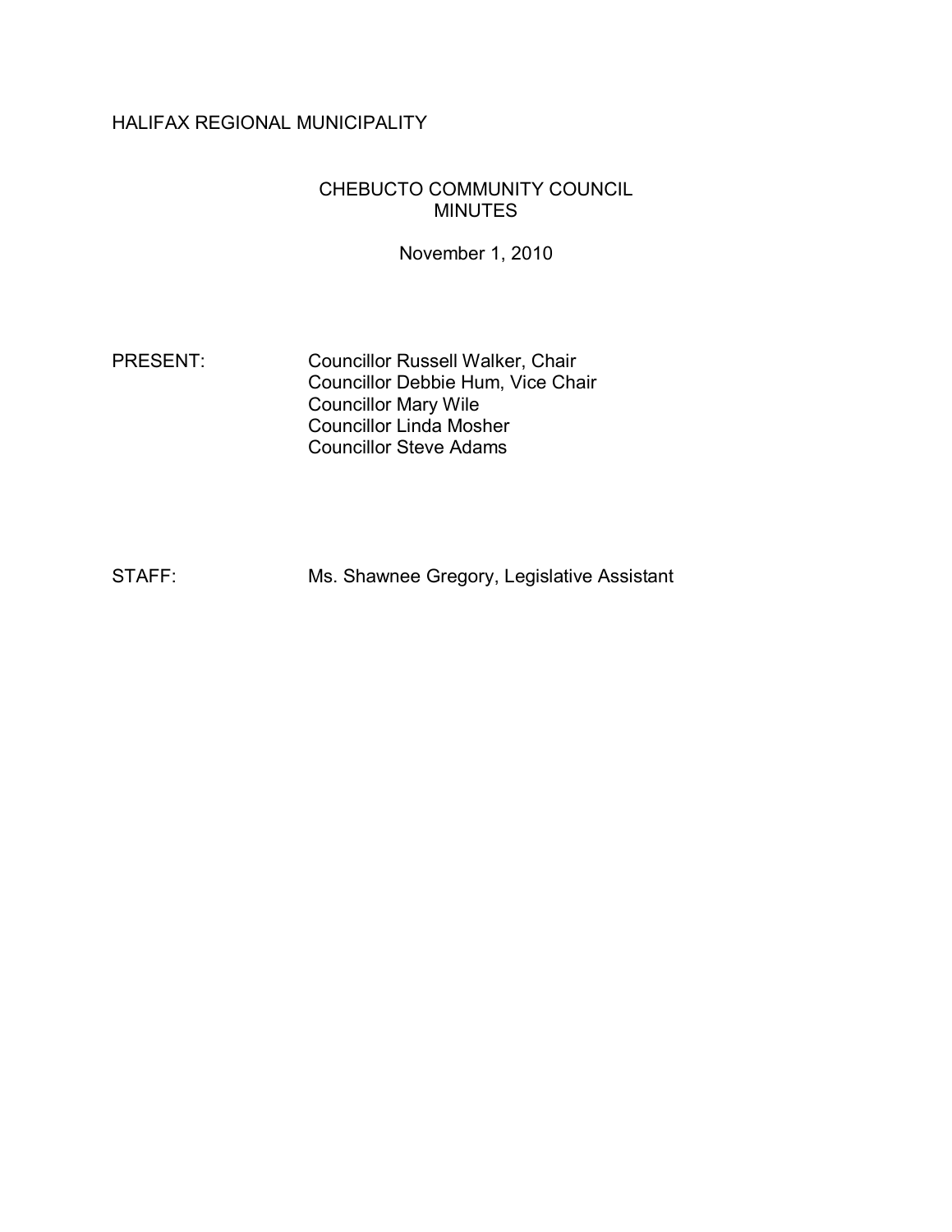# TABLE OF CONTENTS

| $\mathbf 1$ .  |                                                                       |  |
|----------------|-----------------------------------------------------------------------|--|
| 2.             |                                                                       |  |
| 3.             | APPROVAL OF THE ORDER OF BUSINESS AND APPROVAL OF ADDITIONS           |  |
|                |                                                                       |  |
| 4.             |                                                                       |  |
|                | 4.1                                                                   |  |
|                |                                                                       |  |
|                | 4.1.2 Keefe Drive - Emergency Concerns Due to Road Construction and   |  |
|                |                                                                       |  |
|                |                                                                       |  |
|                | 4.1.4 Resident Traffic and Safety Concerns - Fairmount Subdivision  4 |  |
|                |                                                                       |  |
|                | 4.1.6 Sign By-law Electronic Signs - Spryfield Area  4                |  |
|                |                                                                       |  |
|                |                                                                       |  |
| 5.             |                                                                       |  |
| 6.             |                                                                       |  |
| 7 <sub>1</sub> |                                                                       |  |
| 8.             |                                                                       |  |
|                | 8.1                                                                   |  |
|                | 8.2                                                                   |  |
| 9.             |                                                                       |  |
|                | 9.1                                                                   |  |
|                | 9.2                                                                   |  |
|                | 9.3                                                                   |  |
| 10.            |                                                                       |  |
|                | 10.1                                                                  |  |
|                |                                                                       |  |
| 11.            |                                                                       |  |
| 12.            |                                                                       |  |
|                | Appointments and Nominations of Councillors to HRM Standing<br>12.1   |  |
|                |                                                                       |  |
|                | Request for Report - By-law A-300 - Councillor Wile  8<br>12.2        |  |
| 13.            |                                                                       |  |
| 14.            |                                                                       |  |
| 15.            |                                                                       |  |
| 16.            |                                                                       |  |
|                |                                                                       |  |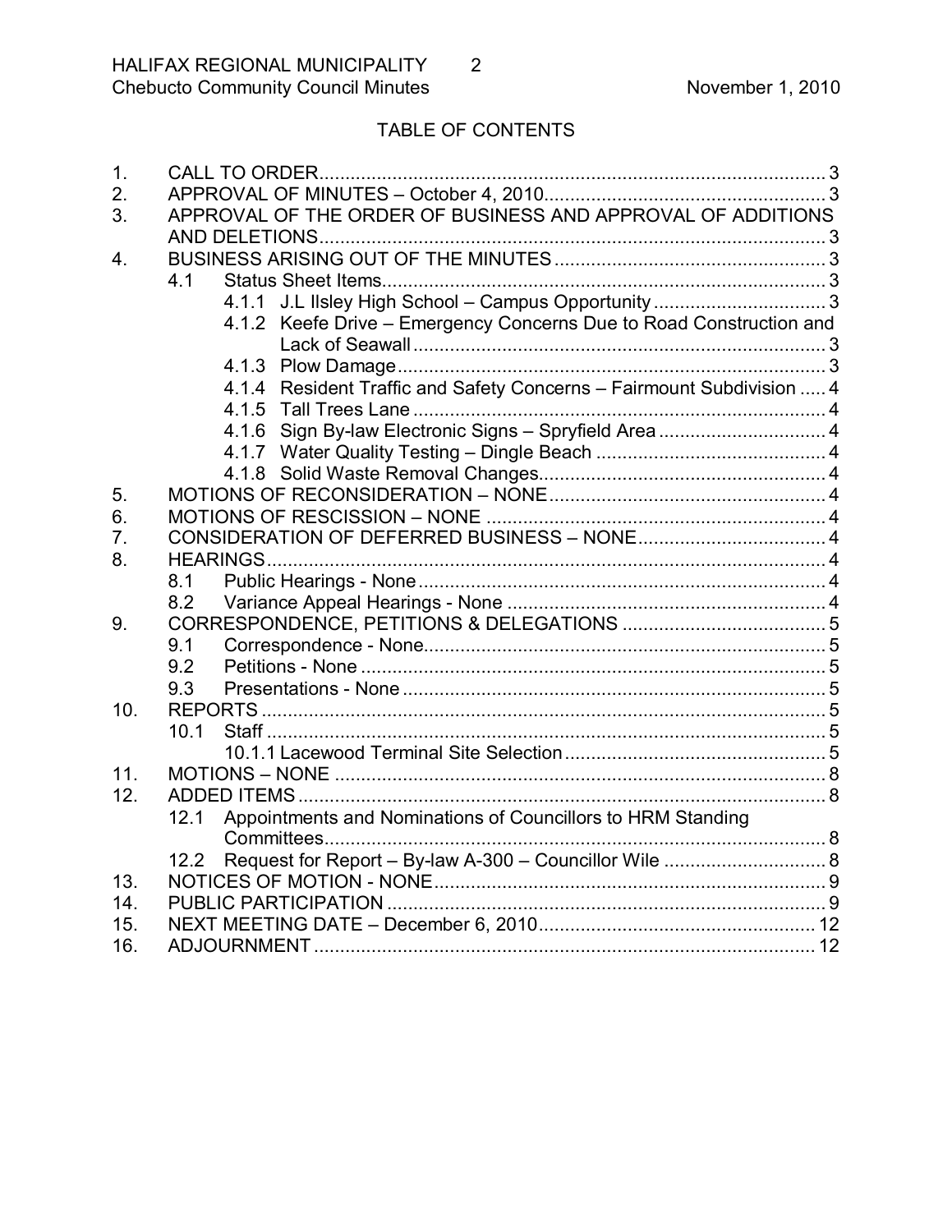### <span id="page-2-0"></span>**1. CALL TO ORDER**

The Chair called the meeting to order at 7:01 p.m. in the Keshen Goodman Library.

# <span id="page-2-1"></span>**2. APPROVAL OF MINUTES – October 4, 2010**

**MOVED by Councillor Adams, seconded by Councillor Mosher that the minutes of October 4, 2010 be approved as presented. MOTION PUT AND PASSED.** 

### <span id="page-2-2"></span>**3. APPROVAL OF THE ORDER OF BUSINESS AND APPROVAL OF ADDITIONS AND DELETIONS**

#### Additions:

- 4.1.6 Community Sign Herring Cove Road (Case 01236) Information Report
- 4.1.7 Water Quality Monitoring at Harbour Beaches Information Report
- 12.1 Appointments and Nominations of Councillors to HRM Standing Committees
- 12.2 Request for Report  $-$  By-law A-300  $-$  Councillor Wile

### Deferral:

4.1.5 Tall Trees Lane – Presentation (December 6, 2010)

### **MOVED by Councillor Mosher, seconded by Councillor Hum that the agenda be approved as amended. MOTION PUT AND PASSED.**

# <span id="page-2-3"></span>**4. BUSINESS ARISING OUT OF THE MINUTES**

# <span id="page-2-4"></span>**4.1 Status Sheet Items**

# <span id="page-2-5"></span>**4.1.1 J.L Ilsley High School – Campus Opportunity**

Councillor Mosher stated that she had been speaking with Real Estate staff; noting that they had identified two potential parcels of land and were currently speaking with the owners.

This item is to remain on the Status Sheet.

# <span id="page-2-6"></span>**4.1.2 Keefe Drive – Emergency Concerns Due to Road Construction and Lack of Seawall**

There was no update. This item is to remain on the Status Sheet.

# <span id="page-2-7"></span>**4.1.3 Plow Damage**

Councillor Adams stated that there was no update on this issue which he wished to have resolved prior to the winter season. He requested that the Legislative Assistant follow up with Transportation and Public Works staff.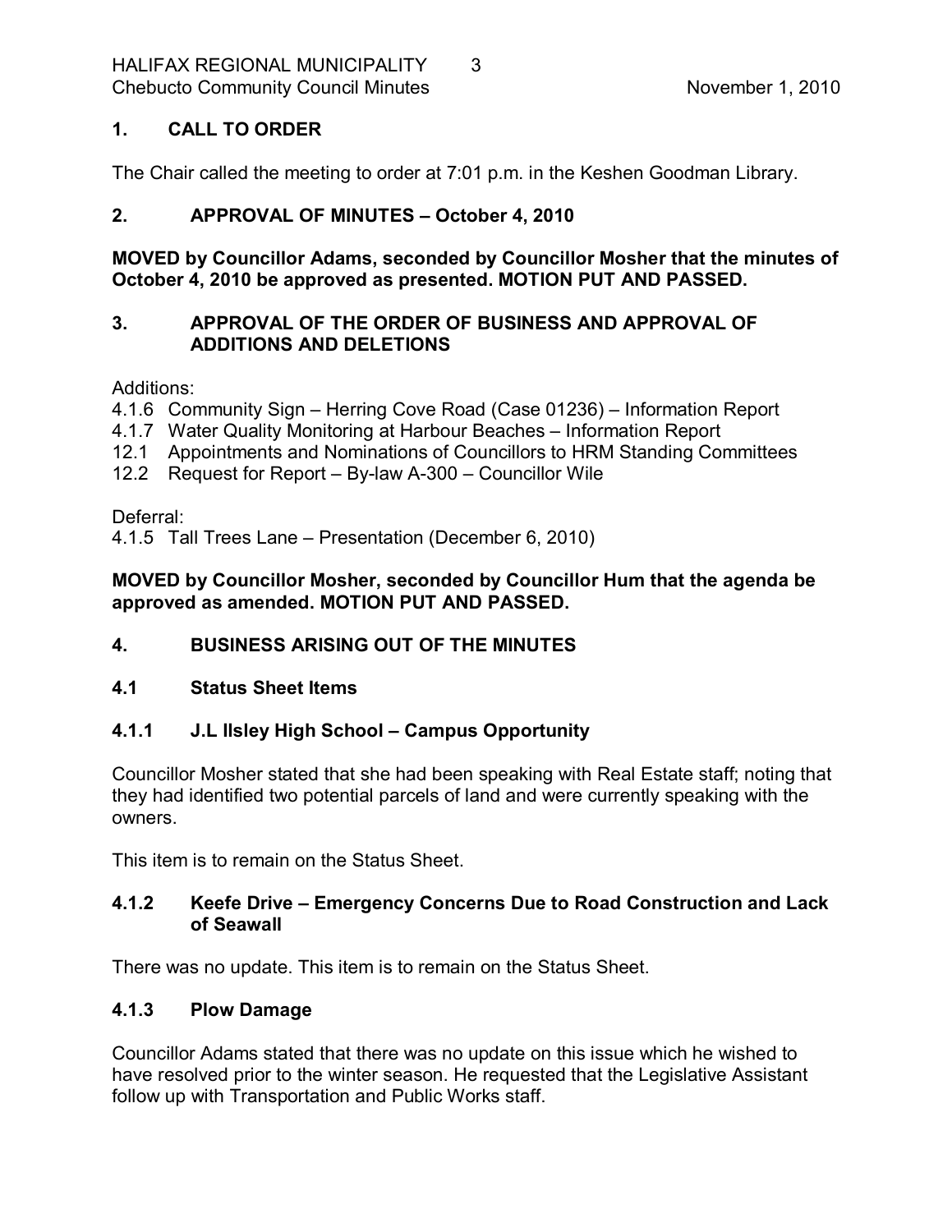This item is to remain on the Status Sheet.

# <span id="page-3-0"></span>**4.1.4 Resident Traffic and Safety Concerns – Fairmount Subdivision**

Councillor Mosher provided an update and advised that a report was forthcoming.

This item is to remain on the Status Sheet.

#### <span id="page-3-1"></span>**4.1.5 Tall Trees Lane**

This item was deferred to the December 6, 2010 meeting.

# <span id="page-3-2"></span>**4.1.6 Sign Bylaw Electronic Signs – Spryfield Area**

An information report dated October 22, 2010 was submitted.

Councillor Adams thanked staff for submitting the report in such a timely manner.

This item is to be removed from the Status Sheet.

# <span id="page-3-3"></span>**4.1.7 Water Quality Testing – Dingle Beach**

An information report dated October 6, 2010 was submitted.

Councillor Mosher requested that the submitted information report be deferred to the December 6, 2010 meeting and that staff follow up with Halifax Water regarding the potential for testing at their facilities.

This item is to remain on the Status Sheet.

#### <span id="page-3-4"></span>**4.1.8 Solid Waste Removal Changes**

There was no update. This item is to remain on the Status Sheet.

# <span id="page-3-5"></span>**5. MOTIONS OF RECONSIDERATION – NONE**

- <span id="page-3-6"></span>**6. MOTIONS OF RESCISSION – NONE**
- <span id="page-3-7"></span>**7. CONSIDERATION OF DEFERRED BUSINESS – NONE**
- <span id="page-3-8"></span>**8. HEARINGS**
- <span id="page-3-9"></span>**8.1 Public Hearings None**
- <span id="page-3-10"></span>**8.2 Variance Appeal Hearings None**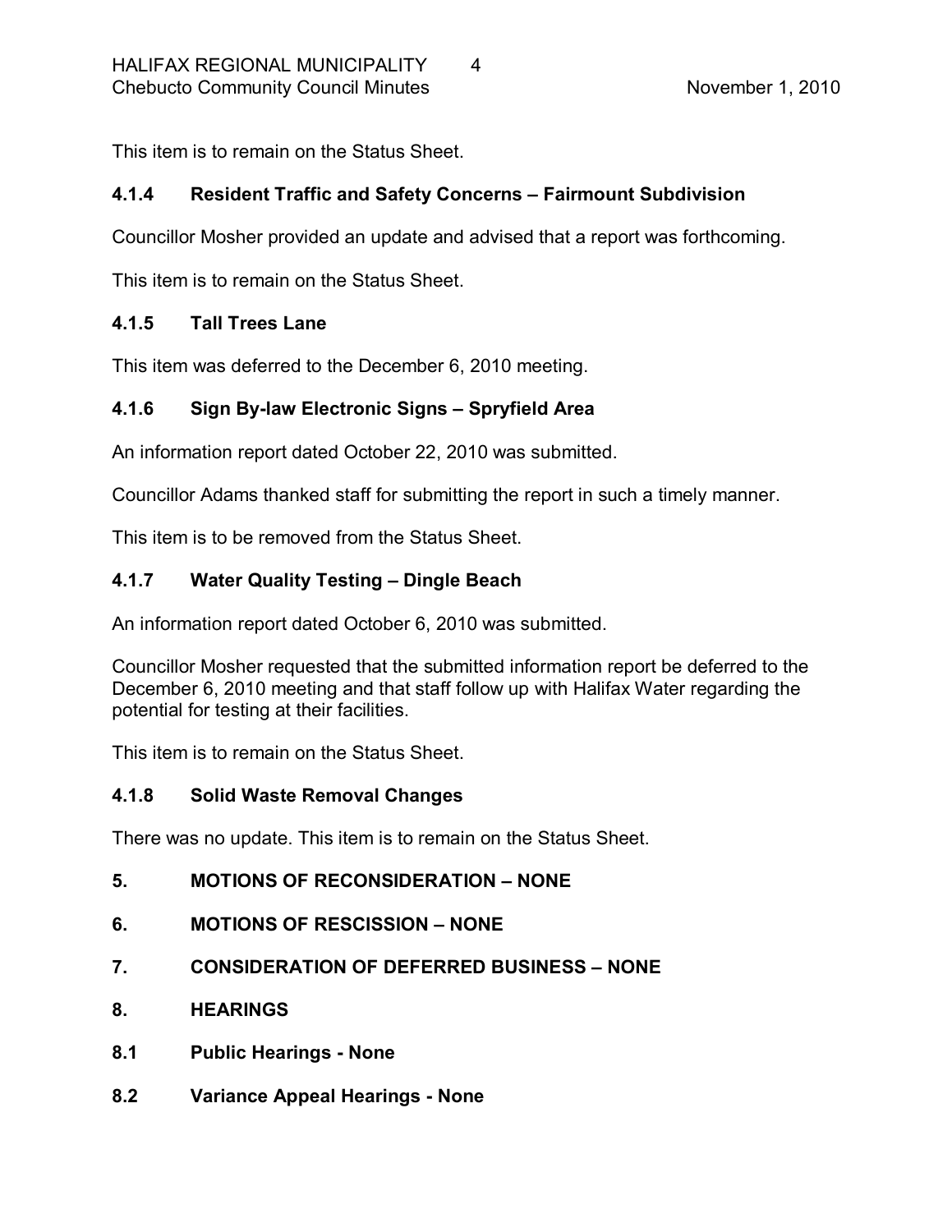#### <span id="page-4-0"></span>**9. CORRESPONDENCE, PETITIONS & DELEGATIONS**

- <span id="page-4-1"></span>**9.1 Correspondence None**
- <span id="page-4-2"></span>**9.2 Petitions None**
- <span id="page-4-3"></span>**9.3 Presentations None**
- <span id="page-4-4"></span>**10. REPORTS**
- <span id="page-4-5"></span>**10.1 Staff**

#### <span id="page-4-6"></span>**10.1.1 Lacewood Terminal Site Selection**

A revised report dated October 13, 2010 was before Community Council.

Correspondence was submitted from the following residents: Leigh Hawkes, Jean White, Robert MacDonald, Wendy MacDonald, Patti Vaison, Sandra MacLennan, James MacLennan, Erin Flannery, A.H. Blair, Linda McInnis, Pat Kidd, Margaret Swift, Joan MacIntyre, Anastasia Daniels, Jen Powley, Robert Candy, Lauren Devine, Rose Preston, Bill Campbell, Geoff Milton, Gail Matthews, Monica Neaves, Ray Smith and Lisa MacIntyre-Smith, Peggy Carmichael, Janice Frost, Elaine Black, Larry and Caroline Ranger, Ed Handler, Huntley Blair, Judith Newman, Tony Christopher, Real O'Neil, Shelley Aker, Christina Hindle and Swapan Dasgupta.

Mr. David Reage, Coordinator of Project Planning, Metro Transit, provided the presentation on the Lacewood Terminal Site Selection. Highlights were as follows:

- The current Lacewood Terminal was meant to be a temporary facility and has now been in use for more than 20 years
- · There are capacity issues at the current terminal, it is deficient in customer amenities and not up to the standard that Metro Transit has been providing in other areas
- The current terminal makes use of private property and having buses drive through a parking lot is not efficient
- · Four potential terminal site options were brought forward: Lacewood Drive, Willet Street, Dunbrack Street (Northcliffe), and Thomas Raddall Drive
- · The Thomas Raddall Drive site was immediately omitted as it was too far away from the existing service
- The new terminal site will be a catalyst for the future Clayton Park Metro Link
- · Staff are recommending the Willet Street site
- It is located in a high density housing area which is beneficial
- · The site also provides for active transportation opportunities
- · The initial cost of the site will be higher than the other two options, however, it is the best investment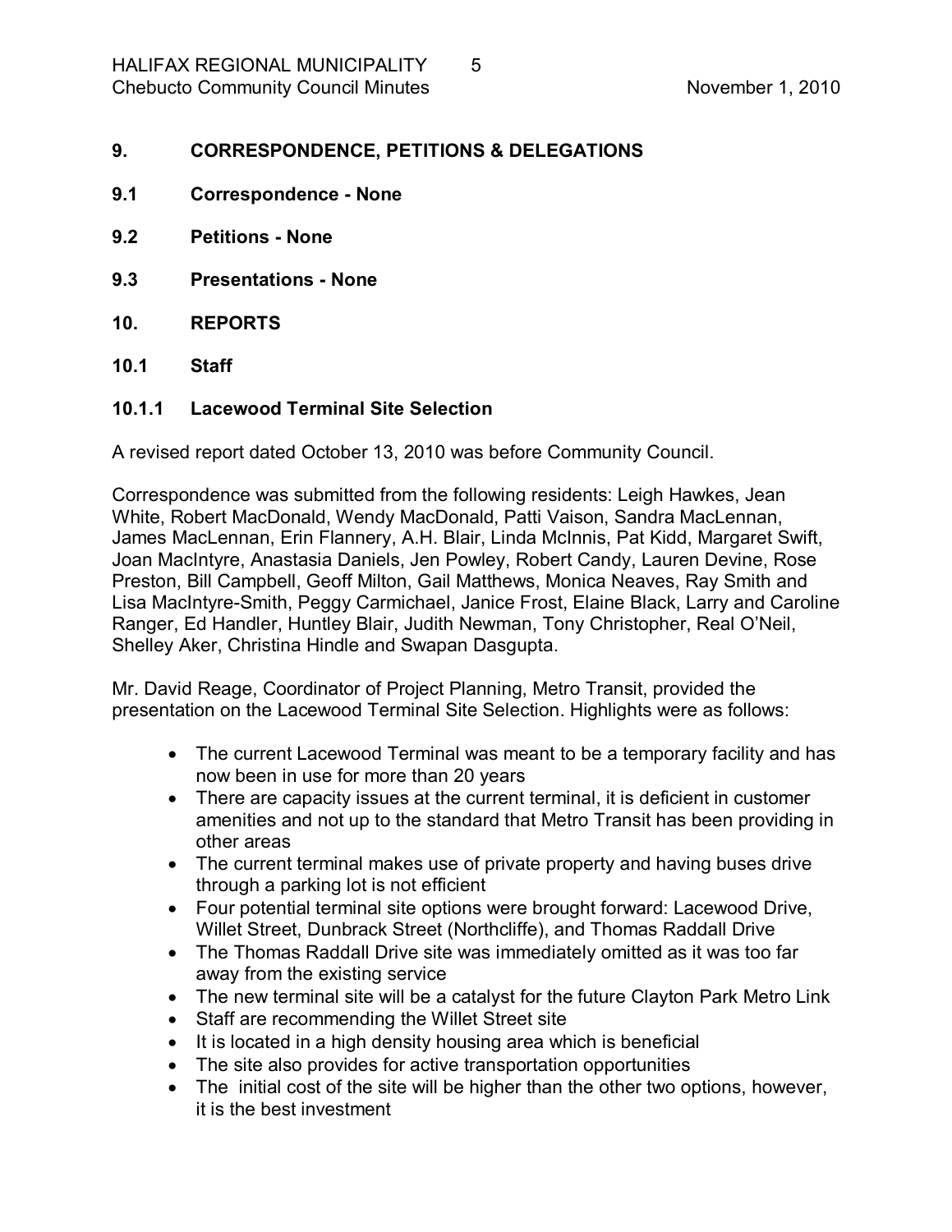# HALIFAX REGIONAL MUNICIPALITY 6

- · For example, if the Dunbrack Street site had been chosen, HRM would have had to incur the demolition costs of the Northcliffe Centre
- · The key element for a transit provider is customer convenience
- · There is higher ridership on the Willet Street corridor than on Dunbrack Street
- The Metro Transit fleet is becoming greener and quieter which may help to allay noise and pollution concerns
- If the site is approved, Metro Transit staff will conduct further public consultation
- · Regarding the preliminary site concept plan, Real Property Planning staff decided to angle the site so that adjacent building residents would not directly face the terminal
- The closest building is 20 metres from the proposed site
- · There will be a grade in the slope of the site for accessibility and to create a vertical buffer between the site and adjacent homes

A discussion ensued with Mr. Reage responding to questions.

Councillor Hum asked, for the record, why the current facility was not capable of being expanded and why staff had not discussed with the property owners of the Clayton Park Shopping Centre, Sobeys or Canadian Tire regarding the possibility of expanding the terminal on the current site.

Mr. Reage advised that staff did not speak with the property owners as the site was not an option; it was not large enough and an expansion would take up significant parking space. He stated that a split terminal between the Clayton Park Shopping Centre and Sobeys/Canadian Tire parking lot would not work operationally nor would it be cost efficient.

Mr. Reage indicated that staff were working on the cost of the actual terminal site, after site preparation, and would bring that number forward as part of the 2011/12 Capital Budget.

Mr. Peter Bigelow, Manager of Real Property Planning, provided clarification on the passive recreation site located in the area where the proposed Willett Street Transit Terminal would be built. He stated that the lot, named Lot N8, had been given to Halifax in 1977 and had no purpose other than being a buffer. He advised that the Lot is used as a pathway to access back lands which have become the Mainland Common; noting that the Lot was appended to the Mainland Common under the Mainland Common Master Plan. Mr. Bigelow stated that staff had been looking for a site within the Mainland Common for a new terminal and this was the place.

# **MOVED by Councillor Mosher, seconded by Councillor Adams that Chebucto Community Council:**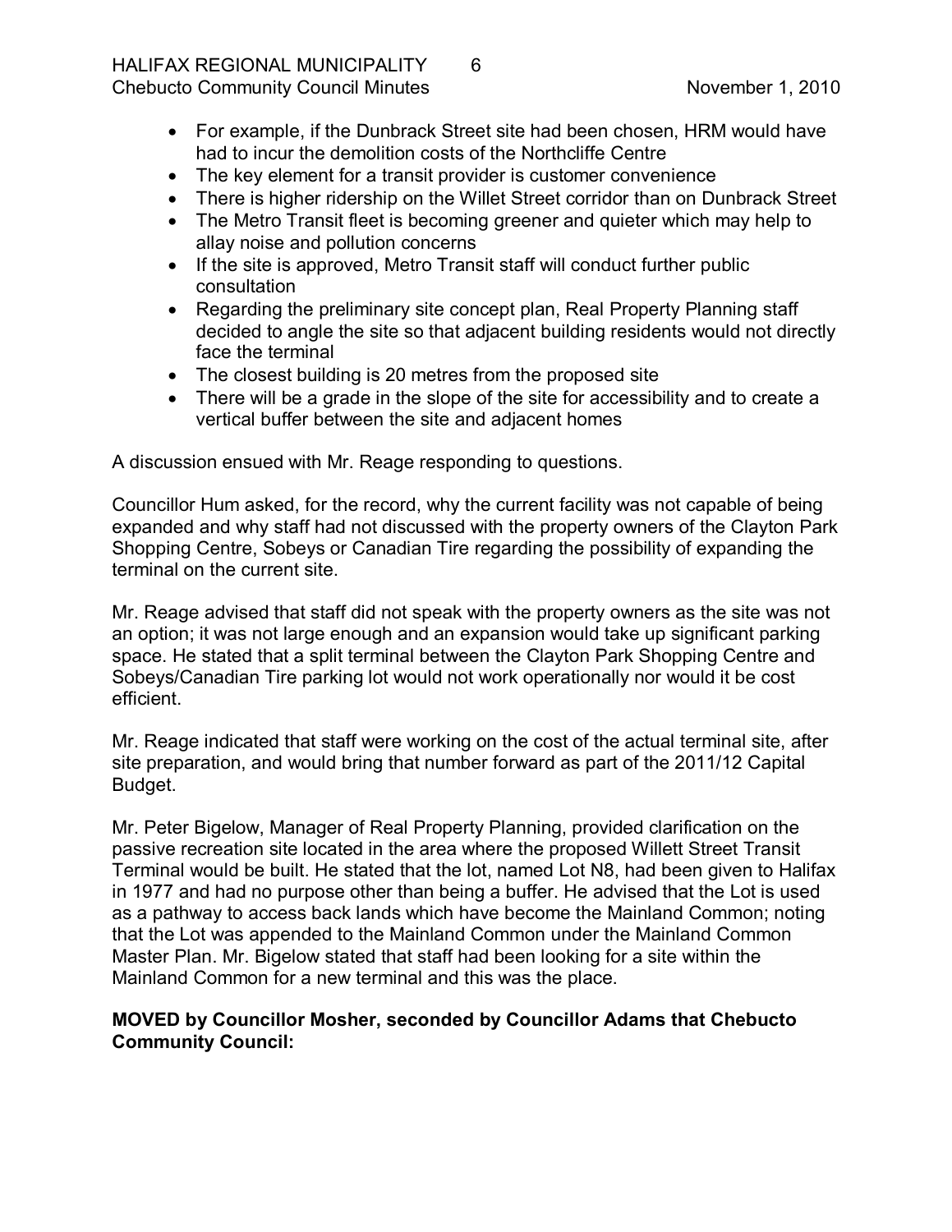- **1. Approve in principle that PID#40090169 (referred to as the "Willet Site") be designated as the future location for the new Lacewood Transit Terminal as per the recommendation in the report dated October 13, 2010;**
- **2. Forward a recommendation to Regional Council endorsing this approval in principle.**
- **3. That this endorsement be subject to receiving appropriate environmental approvals on the site; and**
- **4.** That this endorsement be subject to the future approval of Land-Use-By-**Law amendments as required to construct a transit terminal on the Willet site.**

A discussion on the motion ensued.

The Chair clarified that the final part of the Land Use By-law for the site would be coming forward to Chebucto Community Council in January or February of 2011 and would require a Public Hearing.

Councillor Mosher stated that there were environmental benefits to transit; however, she knew there would have been opposition no matter what site had been chosen. Councillor Mosher indicated that it was up to Community Council to make an informed decision; noting that benefits of this site included the walk up population, that it would be located in a high density area and that there would be minimal impact on traffic and current routes. She stated that the consultants report made the site sound great; however, she requested additional information regarding blasting and environmental and vegetation management.

Mr. Reage advised that details regarding vegetation management would come out during the detailed design phase. He stated that staff recognized that there were many existing trees on the site and their goal was to remove as few trees as possible.

Councillor Mosher requested a friendly amendment that the HRM Arborist create a Vegetation Management Plan for the site. Community Council agreed.

The motion now reads:

#### **MOVED by Councillor Mosher, seconded by Councillor Adams that Chebucto Community Council:**

**1. Approve in principle that PID#40090169 (referred to as the "Willet Site") be designated as the future location for the new Lacewood Transit Terminal as per the recommendation in the report dated October 13, 2010;**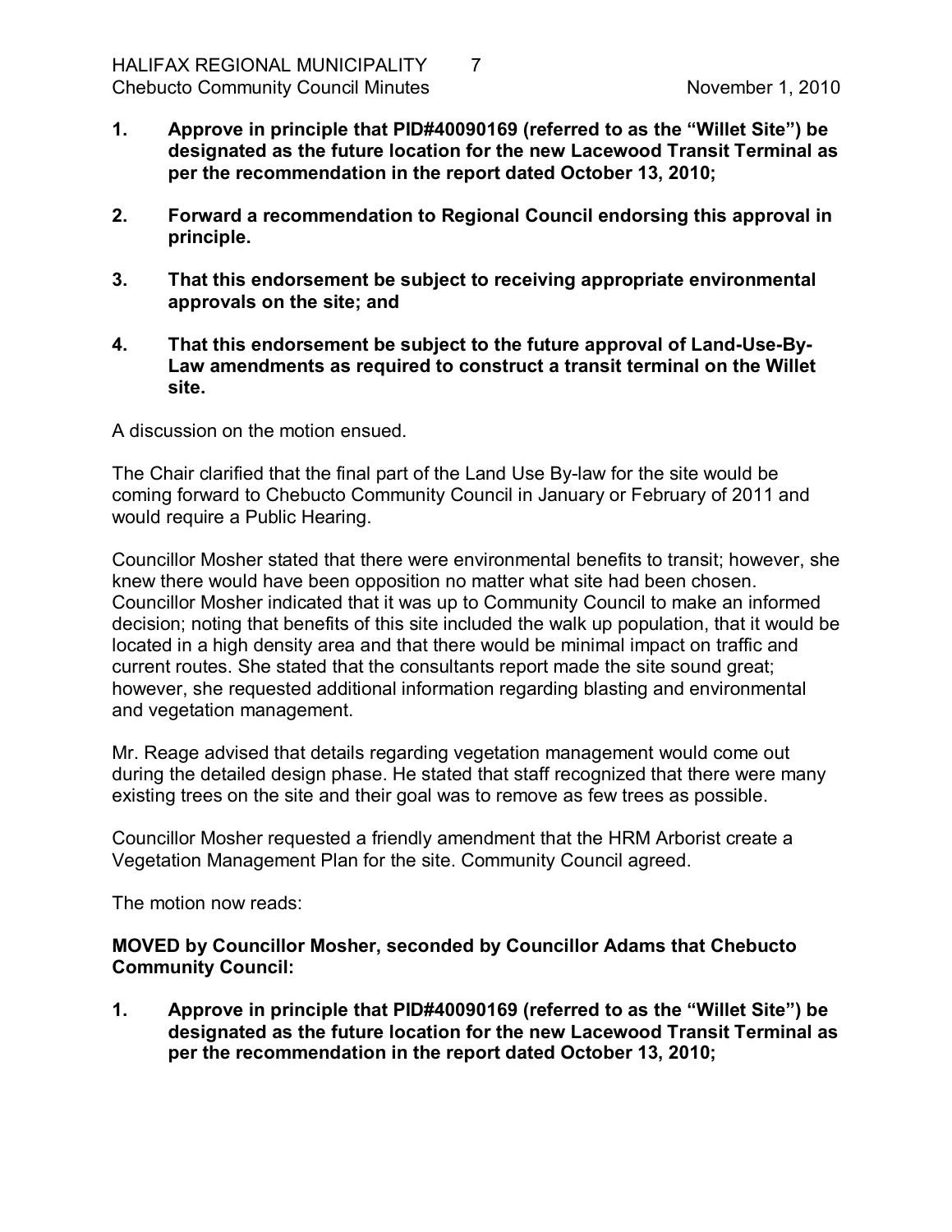- **2. Forward a recommendation to Regional Council endorsing this approval in principle.**
- **3. That this endorsement be subject to receiving appropriate environmental approvals on the site; and**
- **4.** That this endorsement be subject to the future approval of Land-Use-By-**Law amendments as required to construct a transit terminal on the Willet site.**
- **5. Request that the HRM Arborist create a Vegetation Management Plan for the site.**

Discussion on the motion continued.

Regarding blasting, Mr. Bigelow stated that there was a blasting By-law meant to protect surrounding properties. He advised that staff were attempting to maintain a good amount of the tree area and that while sinking the transit site down does require a buffer, it also allows the existing level and water table to remain unaffected. Mr. Bigelow indicated that heavy blasting does cause damage to tree root hairs, therefore, more frequent yet lighter blasting would occur in order to be less intrusive.

Mr. Reage indicated that staff would be conducting a noise and vibration study as part of the process.

Councillor Hum requested that all correspondence regarding this matter be forwarded to the Municipal Clerk's Office for the record and pending report to Regional Council.

#### **MOTION PUT AND PASSED.**

- <span id="page-7-0"></span>**11. MOTIONS – NONE**
- <span id="page-7-1"></span>**12. ADDED ITEMS**

#### <span id="page-7-2"></span>**12.1 Appointments and Nominations of Councillors to HRM Standing Committees**

This item was deferred.

#### <span id="page-7-3"></span>**12.2 Request for Report – Bylaw A300 – Councillor Wile**

Councillor Wile requested a staff report regarding By-law A-300 as it pertains to barking dogs. She advised that she had already been speaking to Animal Control staff regarding this issue.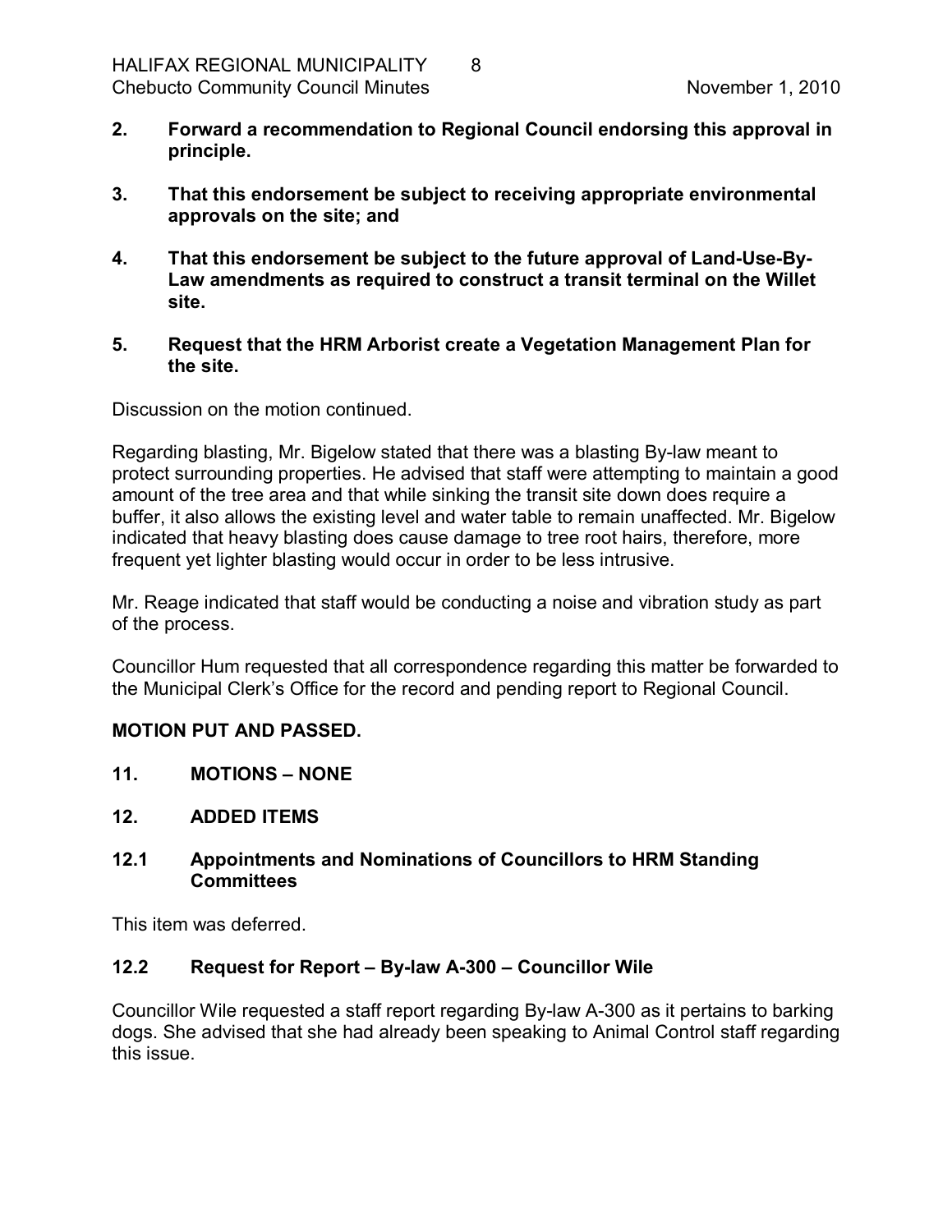**MOVED BY Councillor Wile, seconded by Councillor Adams that Chebucto Community Council request a report regarding the potential of amending Bylaw A300 to allow Bylaw Officers more discretion with regards to continuous dog barking. Bylaw A300 currently states that 20 minutes of continuous dog barking must occur in order for animal control to intervene. MOTION PUT AND PASSED.** 

### <span id="page-8-0"></span>13. NOTICES OF MOTION - NONE

#### <span id="page-8-1"></span>**14. PUBLIC PARTICIPATION**

**Mr. Richard McFarlane,** Halifax, stated that he was in favour of the old Halifax West site for the new transit terminal as it was close to other sites and no rezoning would be required.

The Chair advised that the old Halifax West land had been rezoned and was now a park.

Mr. McFarlane stated that the Halifax West site was a transit oriented destination; noting that some routes could remain at the Lacewood Terminal with a shuttle running to the new terminal or the Canada Games Centre. He stated that HRM already owned the site which should be used in lieu of destroying a park. Mr. MacFarlane advised that the whole terminal, including the proposed Park and Ride and Metro Link, could fit on the Halifax West site and that it would provide reasonable access to other areas of Halifax. In closing, he noted that this seemed to be a lot of money to pay for a bathroom.

The Chair stated that the Halifax West property had been sold and a Development Agreement for the property was forthcoming, therefore, this was not a possible option.

**Mr. Bob MacDonald**, Warwick Lane, thanked the Councillors who had voted against the relocation of the Lacewood Terminal. He stated that the Willett Street site was currently parkland and would have to be rezoned. He wondered if HRM parkland staff had been consulted.

The Chair advised that, yes, Mr. Bigelow has been involved in the process.

Mr. MacDonald indicated that he had made an online submission regarding this issue on February 27, 2010 as everyone who had participated in the January public meeting had been encouraged to do; noting that the submission was acknowledged, however, had not been incorporated into the report. He stated that he had heard the submission was forwarded to staff on October 3, 2010 and wondered why there had been a delay and why he had not heard back from Metro Transit staff. Mr. MacDonald advised that the site should cost zero dollars; noting that the Northcliffe site must be demolished whether or not a terminal was built there. Regarding higher levels of service on Willett as opposed to Dunbrack Street, Mr. MacDonald stated that Willett Street was where the current routes went so of course there was more ridership and wondered if a proper ridership survey had been conducted. In closing, he indicated that people get on at a bus stop and not necessarily at a terminal.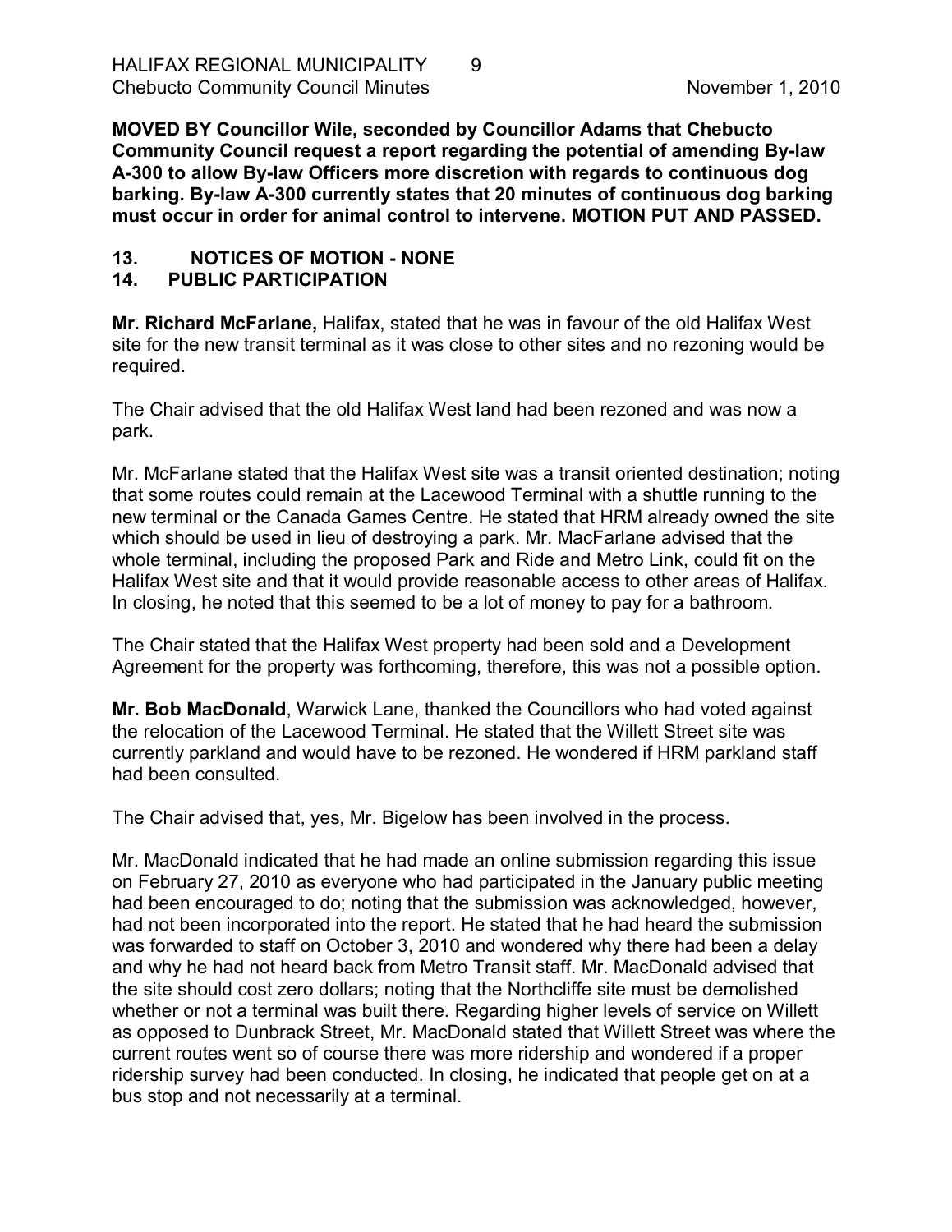**Ms. Kelly Greenwood**, Berkshire Close, requested an update on the Berkshire Close Walkway as no action had been taken since it had been closed five years ago. She stated that she was the Chair of the Active and Safe Routes to School Committee and would like to create safe winter routes to school via the walkway to Park West School. She indicated that this pathway, which provides access to 25% of the school population, required improvement. Ms. Greenwood expressed concern that the rose bushes in the median on Dunbrack Street required improvement as well. Regarding the proposed transit terminal, she stated that she was shocked that the Thomas Raddall site had been overlooked and not presented to the consultants. She advised that she had attended both public meetings regarding the terminal and was disappointed that the feedback from those meetings had not been given greater weight. In closing, Ms. Greenwood requested that District 10 have regular and ongoing public meetings at least twice per year.

The Chair advised Ms. Greenwood that staff would follow up on her requests.

**Ms. Anastasia Daniels**, Sheridan Place, indicated that her large back window was 200 feet from the blasting site. She stated that she would have safety concerns if blasting were to occur in the area since pets and children use the parkland; noting that she also used it as a route to work. Ms. Daniels expressed concern that crime rates would rise if the terminal was placed behind a residential zone; noting that she thought most people would rather walk an extra block than to have all the negative things associated with this site such as noise pollution, loss of parkland and crime. She asked what residents could do to further oppose this process.

Councillor Mosher advised residents that they could forward their opposition via correspondence to the Municipal Clerk's Office to be included in the official record and Regional Council package.

**Mr. Huntley Blair**, Hanover Court, stated that a bus stop was all that was required in the high density area of Willett Street. He indicated that he did not see what was preventing the new terminal from being built in a commercial area with modifications to routes, if necessary.

**Mr. Jim MacLennan**, Westridge Drive, stated that he had previously worked in the construction industry and that, upon studying the survey and report, he was convinced that the Lacewood site was the best location for the new terminal. He advised that the location had been dismissed as a result of a sewage pipe and noted that HRM was trading a park for a pipe.

**Mr. Hiram Tiller**, Regency Park Drive, stated that he had also attended the transit terminal meeting in January 2010 and that he thought the best site was on Lacewood Drive as well. He indicated that a signal could be placed on Radcliffe Drive and that the Lacewood site would be cheaper. He advised that Thomas Raddall Drive connects Lacewood Drive with Regency Park Drive and expressed concern that there was only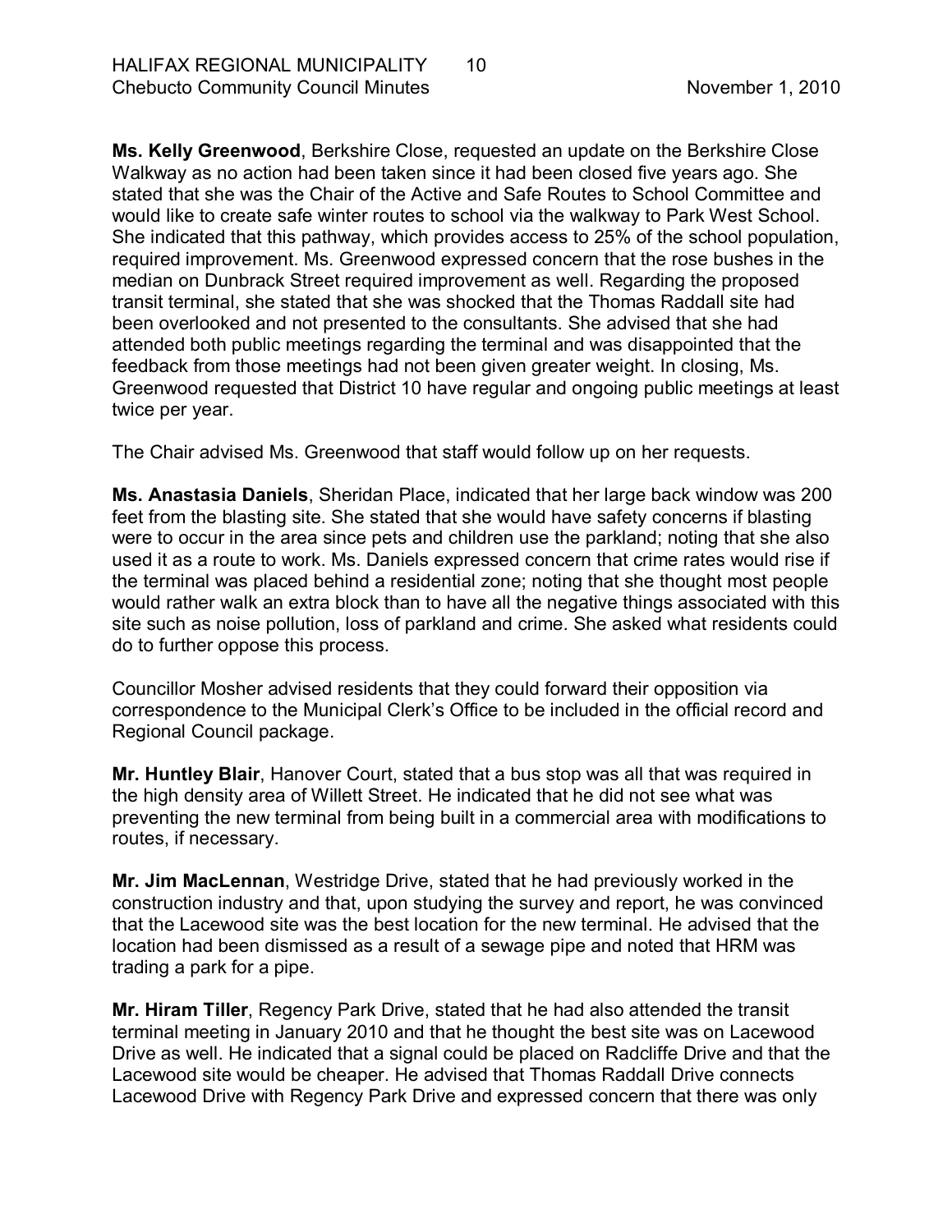half a sidewalk there going towards Regency Park Drive; noting that residents could often not walk on the side of the road due to traffic in the active area. He indicated that a continuous sidewalk from Lacewood Drive should be installed. Mr. Tiller also stated that the single lane bridge in that area was causing accidents. In closing, he stated that the roses on Dunbrack Street had been replaced with trees which were supposed to be easier to look after; however, the trees had been on a 45 degree angle since the recent storm.

Councillor Wile stated that Thomas Raddall Drive was a park road and it would be the responsibility of Halifax West High School to have it turned into a street. She advised that a double bridge was to be installed and the area filled in underneath; noting that stakeholders and staff had been working on this matter for some time.

**Ms. Anna MacLennan**, Westridge Drive, expressed concern that this was the third meeting regarding the new terminal and residents were never presented with options. She stated that it was incredible that a transit terminal would be put in a residential area and wondered what the noise level would be like for those living close by as the terminal would only be 60 feet from some homes. In closing, Ms. MacLennan indicated that she hoped Community Council would take this into consideration.

**Mr. Bruce Smith**, Forsyth Crescent, stated that he had attended the October 7, 2010 meeting regarding the proposed transit terminal and it was his impression that Metro Transit staff had come to that meeting with their minds made up regarding the new terminal location. He stated that staff had spent a lot of money putting a plan together before giving residents a chance to consider other sites. Mr. Smith expressed concern that it would cost \$3,000,000 to dig out the park, build a fence, install lights and run the buses; noting that while he did not live near the site, he could only imagine the amount of noise and dangerous situations the pit would cause. He advised that the parkland was a nice break between communities and that greenspace was valuable; noting that it was not right to take it away as it was given to residents by developers. He stated that there was plenty of greenspace west of the proposed site which could be used and that he was morally opposed to trading public space for other uses. Mr. Smith expressed concern that the property values of the homes around the site would be affected if the terminal was put in as nobody wants to live beside a transit terminal. He advised that it was short sighted to build a terminal and then a Park and Ride lot half a kilometre down the road; noting that they should be amalgamated into one. In closing, Mr. Smith stated that he preferred the Thomas Raddall site as both the terminal and Park and Ride lot could be contained there, it was near the Canada Games centre and it would be a good long term investment.

**Mr. Brad Davies**, Lancaster Drive, advised that he owned two buildings adjacent to the terminal site. He stated that there are drainage issues in the area and that he had water issues on his land as well. He wondered who would deal with the water issue once the trees were gone; noting that HRM had advised him that the water comes from the Mainland Common and he stated that it should not be his problem. Mr. Davies